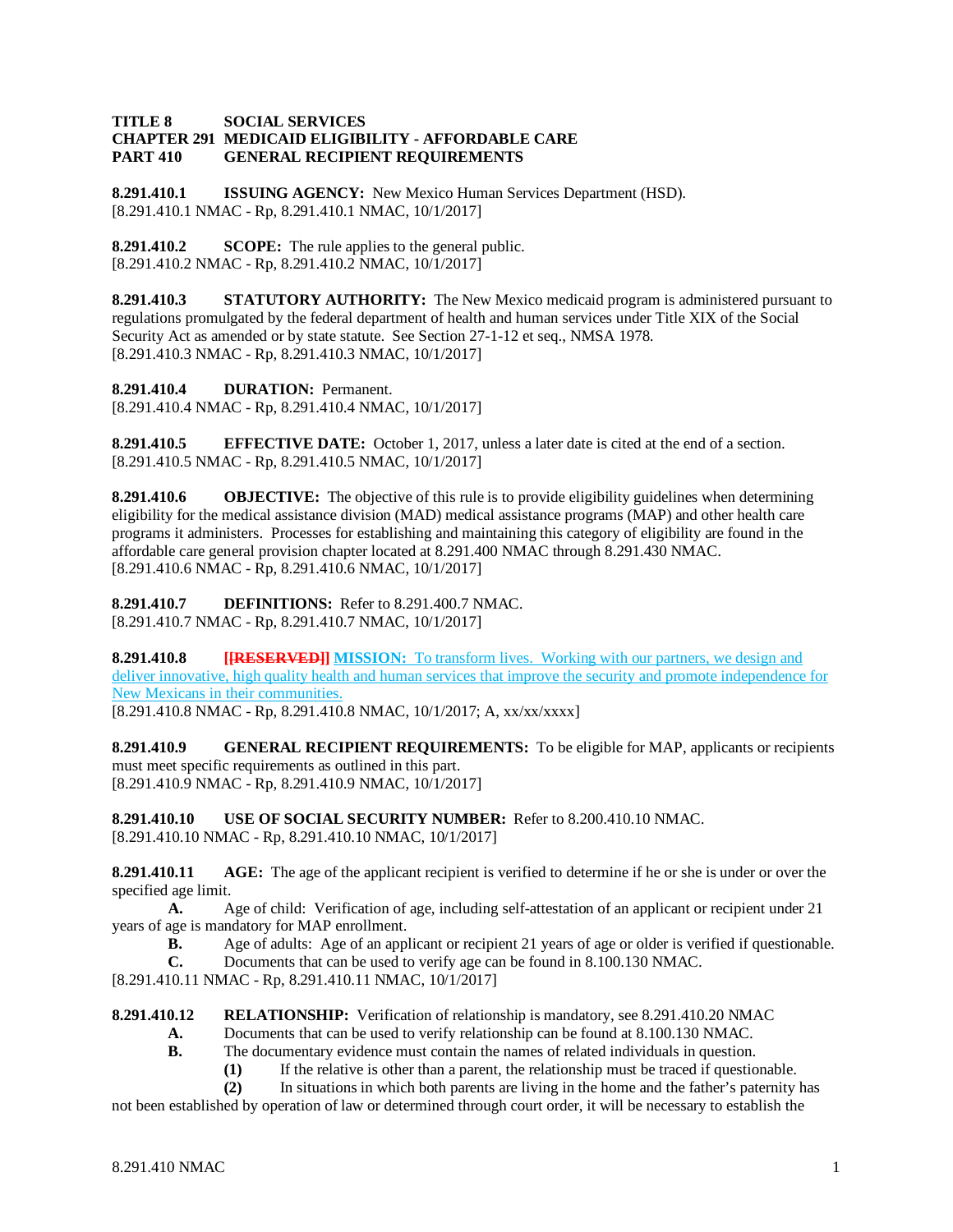relationship of the applicant or recipient under 21 years of age to the father by completion of the HSD child support enforcement division (CSED) acknowledgment of paternity packet.

**(3)** If the child is living with a relative, it will be necessary to establish the relationship of the absent parents. A CSED acknowledgement of paternity will be an acceptable means of establishing relationship. **C.** The following relatives are within the fifth degree of relationship:

- **(1)** father (biological or adoptive);
	- **(2)** mother (biological or adoptive);
- 
- **(3)** grandfather, great grandfather, great great grandfather, great great great grandfather; **(4)** grandmother, great grandmother, great great grandmother, great great great grandmother;
- **(5)** spouse of child's parent (stepparent);

**(6)** spouse of child's grandparent, great grandparent, great great grandparent, great great great grandparent (step grandparent);

- **(7)** brother, half-brother, brother-in-law, step-brother;
- **(8)** sister, half-sister, sister-in-law, step-sister;
- **(9)** uncle of the whole or half blood, uncle-in-law, great uncle, great great uncle;
- **(10)** aunt of the whole or half blood, aunt-in-law, great aunt, great great aunt;
- **(11)** first cousin and spouse of first cousin;
- **(12)** son or daughter of first cousin (first cousin once removed);
- **(13)** son or daughter of great aunt or great uncle (first cousin once removed) and spouse; or
- **(14)** nephew or niece and spouses.

**D.** Effect of divorce or death on relationship: A relationship based upon marriage, such as the "inlaw" or "step" relationships, continues to exist following the dissolution of the marriage by divorce or death. [8.291.410.12 NMAC - Rp, 8.291.410.12 NMAC, 10/1/2017]

**8.291.410.13 IDENTITY:** Refer to 8.200.410.12 NMAC. [8.291.410.13 NMAC - Rp, 8.291.410.13 NMAC, 10/1/2017]

# **8.291.410.14 [CITIZENSHIP/ALIEN] CITIZENSHIP/NON-CITIZEN STATUS:** Refer to 8.200.410.12 NMAC.

[8.291.410.14 NMAC - Rp, 8.291.410.14 NMAC, 10/1/2017; A, xx/xx/xxxx]

**8.291.410.15 RESIDENCE:** To meet MAP requirements for eligibility, applicants or recipients must be living in New Mexico on the date of application or final determination of eligibility and have demonstrated an intention to remain in the state.

**A.** Establishing residence: Residence in New Mexico is established by living in the state and carrying out the types of activities associated with day-to-day living, such as occupying a home, enrolling child(ren) in school, getting a state driver's license, or renting a post office box. An applicant or recipient who is homeless is considered to have met the residence requirements if he or she intends to remain in the state.

**B.** Recipients receiving benefits out-of-state: Applicants or recipients who receive financial or medical assistance in another state which makes residence in that state a condition of eligibility are considered residents of that state until the ISD office receives verification from the other state agency indicating that it has been notified by an applicant or recipient of the abandonment of residence in that state.

**C.** Applicants or recipients court ordered into full or partial responsibility of the state children youth and families department (CYFD): When CYFD places an applicant or recipient in a new state of residence, the new state of residence is responsible for the provision of medicaid; however, New Mexico must provide limited coverage for services that are part of the New Mexico MAD benefit package and not available in the new state of residence.

**D.** Abandonment: Residence is not abandoned by temporary absences. Temporary absences occur when applicants or recipients leave New Mexico for specific purposes with time-limited goals. An applicant or recipient may be temporarily absent from the state is the person intends to return when the purpose of the absence has been accomplished, unless another state has determined he or she is a resident there for the purposes of MAP enrollment. Residence is considered abandoned when the applicant or recipient leaves New Mexico for any of the following reasons:

- **(1)** intends to establish residence in another state;
- **(2)** for no specific purpose with no clear intention of returning;

**(3)** applies for financial, food or medical assistance in another state which makes residence in that state a condition of eligibility; or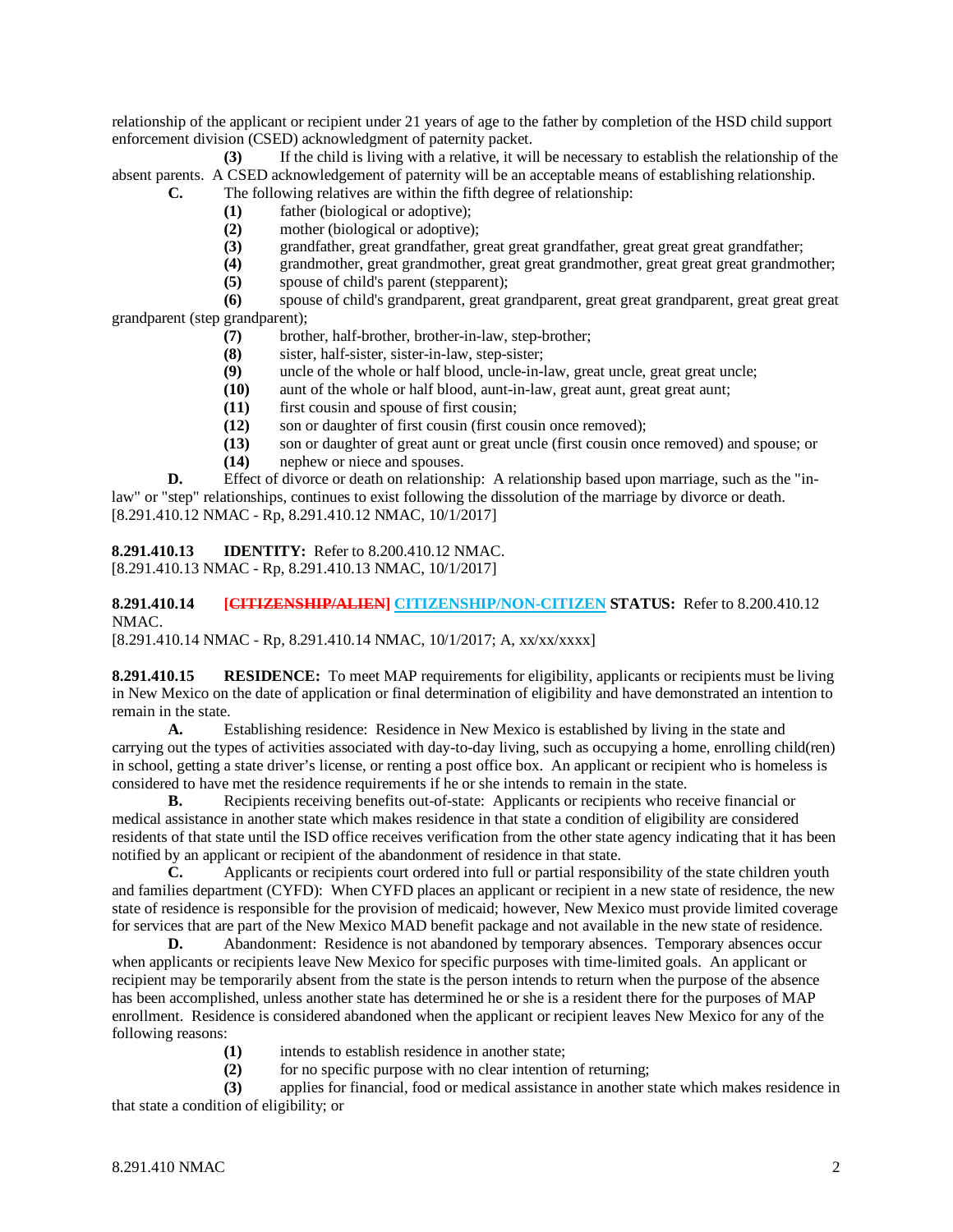**(4)** for more than 30 calendar days, without notifying HSD of his or her departure or intention of returning.

**E.** Dispute in residency: If there is a dispute in state residency, the applicant or recipient may be considered a resident in the state in which he or she is physically located.

**F.** Evidence of immigration status may not be used to determine that an individual is not a state resident per 42 CFR. 435.956 (c)(2).

[8.291.410.15 NMAC - Rp, 8.291.410.15 NMAC, 10/1/2017]

**8.291.410.16 NON-CONCURRENT RECEIPT OF ASSISTANCE:** A MAP applicant or recipient receiving medicaid in another state is not eligible for MAP enrollment in accordance with 8.200.410 NMAC. [8.291.410.16 NMAC - Rp, 8.291.410.16 NMAC, 10/1/2017]

**8.291.410.17 APPLICATIONS FOR OTHER BENEFITS:** As a condition of eligibility, a MAP applicant or recipient must take all necessary steps to obtain any benefits he or she is entitled to in accordance with 8.200.410 NMAC.

[8.291.410.17 NMAC - Rp, 8.291.410.17 NMAC, 10/1/2017]

## **8.291.410.18 APPLICATIONS (42 CFR 435.907):**

**A.** Basis and implementation*.* In accordance with section 1413(b)(1)(A) of the Affordable Care Act, HSD will accept an application from the applicant, an adult who is in the applicant's household, as defined in 42 CFR 435.603, or family, as defined in section 36B(d)(1) of the Code, an authorized representative, or if the applicant is a minor or incapacitated, someone acting responsibly for the applicant, and any documentation required to establish eligibility:

- **(1)** Via the internet web site;
- **(2)** By telephone;
- **(3)** Via mail;
- **(4)** In person; and
- **(5)** Through other commonly available electronic means.

**B.** The application must be:

- (1) The single, streamlined application for all insurance affordability programs or (2) An alternative single, streamlined application for all insurance affordability pro
- **(2)** An alternative single, streamlined application for all insurance affordability programs,

which may be no more burdensome on the applicant than the application described in Paragraph (1) of Subsection B of 8.291.410.18 NMAC. HSD uses the HSD 100 and MAD 100 application forms, and Your Eligibility System NM (Yes NM).

**C.** For individuals applying, or who may be eligible, for assistance on a basis other than the applicable modified adjusted gross income (MAGI) standard in accordance with 42 CFR435.911 HSD will use an application described in Subsection B of 8.291.410.18 NMAC and supplemental forms to collect additional information needed to determine eligibility on such other basis.

**D.** HSD may not require an in-person interview as part of the application process for a determination of eligibility using MAGI-based income.

**E.** Limits on information: HSD will only require an applicant to provide the information necessary to make an eligibility determination or for a purpose directly connected to the administration of the state plan.<br> **F.** HSD accepts on applications electronic, including telephonically recorded, signatures and

**F.** HSD accepts on applications electronic, including telephonically recorded, signatures and handwritten signatures transmitted via any other electronic transmission. [8.291.410.18 NMAC - Rp, 8.291.410.18 NMAC, 10/1/2017]

# **8.291.410.19 Periodic renewal of medicaid eligibility (42 CFR 435.916):**

**A.** Renewal of individuals whose medicaid eligibility is based on MAGI.

**(1)** Except as provided in Subsection D of 8.291.410.19 NMAC, the eligibility of medicaid beneficiaries whose financial eligibility is determined using MAGI-based income must be renewed once every 12 months, and no more frequently than once every 12 months.

**(2)** Renewal on basis of information available to HSD. HSD will make a redetermination of eligibility without requiring information from the individual if able to do so based on reliable information contained in the individual's account or other more current information available to HSD, including but not limited to information accessed through any data bases accessed by HSD under 42 CFR 435.948, 435.949 and 435.956. If the HSD is able to renew eligibility based on such information, HSD will notify the individual: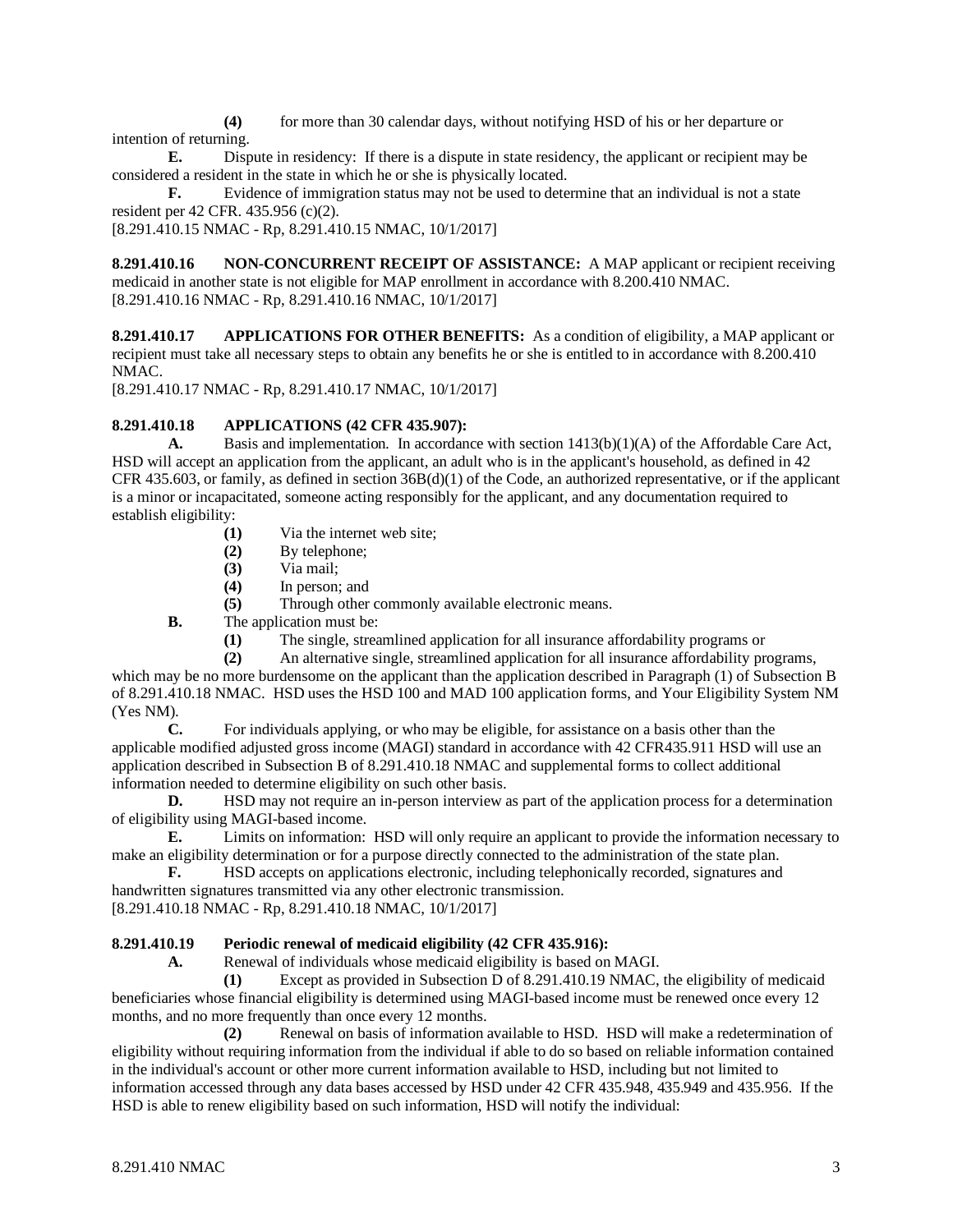**(a)** Of the eligibility determination, and basis; and

**(b)** That the individual must inform the HSD, through any of the modes permitted for submission of applications under 42 CFR 435.907(a) and Subsection A of 8.291.410.18 NMAC, if any of the information contained in such notice is inaccurate, but that the individual is not required to sign and return such notice if all information provided on such notice is accurate.

**(3)** Use of a pre-populated renewal form. If HSD cannot renew eligibility in accordance with Paragraph (2) of Subsection A of 8.291.410.19 NMAC, HSD will:

**(a)** Provide the individual with:

to renew eligibility.

**(i)** A renewal form containing information available to HSD that is needed

**(ii)** At least 30 days from the date of the renewal form to respond and provide any necessary information through any of the modes of submission specified in 42 CFR 435.907(a) and 8.291.410.18(A) NMAC and to sign the renewal form in a manner consistent with 42 CFR 435.907(f) and Subsection F of 8.291.410.18 NMAC.

**(iii)** Notice of the HSD decision concerning the renewal of eligibility. **(b)** Verify any information provided by the beneficiary in accordance with 42 CFR

435.945 through 435.956.

**(c)** Reconsider in a timely manner the eligibility of an individual who is terminated for failure to submit the renewal form or necessary information, if the individual subsequently submits the renewal form within 90 days after the date of termination without requiring a new application;

**(d)** Not require an individual to complete an in-person interview as part of the renewal process.

**B. Redetermination of individuals whose medicaid eligibility is determined on a basis other than modified adjusted gross income:** HSD will redetermine the eligibility of medicaid beneficiaries excepted from modified adjusted gross income per 42 CFR 435.603, for circumstances that may change, at least every 12 months. HSD will make a redetermination of eligibility in accordance with the provisions of Paragraph (2) of Subsection A of 8.291.410.19 NMAC, if sufficient information is available to do so. HSD adopts the procedures described at 42 CFR 435.916(a)(3) for individuals whose eligibility cannot be renewed in accordance with Paragraph (3) of Subsection A of 8.291.410.19 NMAC.

**(1)** HSD will consider blindness as continuing until the reviewing physician under 42 CFR 435.531 determines that a beneficiary's vision has improved beyond the definition of blindness contained in the plan; and

**(2)** HSD will consider disability as continuing until the review team, under 42 CFR 435.541, determines that a beneficiary's disability no longer meets the definition of disability contained in the plan.<br> **C.** Procedures for reporting changes: HSD has procedures designed to ensure that benef

**C. Procedures for reporting changes:** HSD has procedures designed to ensure that beneficiaries make timely and accurate reports of any change in circumstances that may affect their eligibility and that such changes may be reported through any of the modes for submission of applications described in 43 CFR 435.907(a) and Subsection A of 8.291.410.18 NMAC.

**D. HSD** action on information about changes: Consistent with the requirements of 42 CFR 435.952, HSD will promptly redetermine eligibility between regular renewals of eligibility described in Subsections B and C of 8.291.410.19 NMAC whenever it receives information about a change in a beneficiary's circumstances that may affect eligibility. Auto renewal is only applicable to the following medicaid categories: working disabled individuals, qualified medicare beneficiaries, specified low income medicare beneficiary, qualified individuals, parent caretaker, pregnant women, children's medicaid, children's health insurance program (CHIP), pregnancy related services, other adult and family planning.

**(1)** For renewals of medicaid beneficiaries whose financial eligibility is determined using MAGI-based income, the agency must limit any requests for additional information from the individual to information relating to such change in circumstance.

**(2)** If HSD has enough information available to it to renew eligibility with respect to all eligibility criteria, the HSD will begin a new 12-month renewal period.

**(3)** If HSD has information about anticipated changes in a beneficiary's circumstances that may affect his or her eligibility, HSD will redetermine eligibility at the appropriate time based on such changes.

**E.** HSD will request from beneficiaries only the information needed to renew eligibility. Requests for non-applicant information must be conducted in accordance with 42 CFR 435.907.

**F**. Determination of ineligibility and transmission of data pertaining to individuals no longer eligible for medicaid.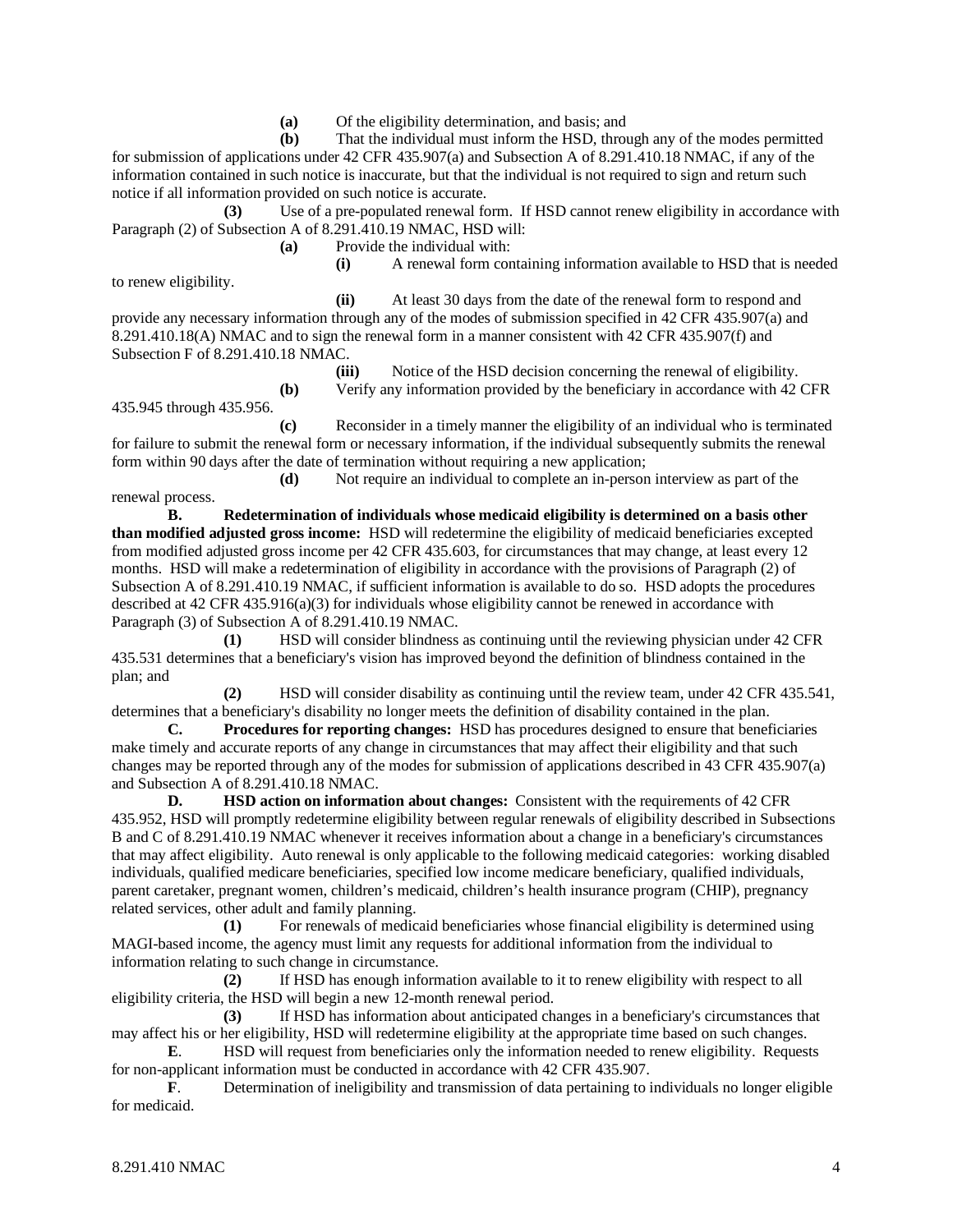**(1)** Prior to making a determination of ineligibility, HSD will consider all bases of eligibility, consistent with 42 CFR 435.911.

**(2)** For individuals determined ineligible for medicaid, the agency must determine potential eligibility for other insurance affordability programs and comply with the procedures set forth in 42 CFR 435.1200.

**G.** Any renewal form or notice will be accessible to persons who are limited english proficient and persons with disabilities, consistent with 42 CFR 435.905. [8.291.410.19 NMAC - N, 10/1/2017]

**8.291.410.20 VERIFICATION METHODS:** Verification will be obtained through various methods. Not all methods will necessarily be used in each case. This section details the specific types of methods to be used in establishing the applicant or recipient's eligibility.

**A.** Prior case data not subject to change: Verification of an eligibility factor not subject to change, which previously has been verified and accepted, will not be subject to re-verification. The caseworker shall not ask an applicant or recipient for verification of any eligibility factors which have previously been established through documents in HSD's possession and are not subject to change. Such factors include U.S. citizenship, birth date, relationship and enumeration.

**B.** Electronic data: Every applicant or recipient shall be informed that the information provided is subject to verification through state, federal and contracted data systems. The caseworker shall not require further verification of such information unless it is disputed by the applicant or recipient, or the information is otherwise questionable as defined in 8.100.130 NMAC.

**C.** Self-attestation is the information that an applicant or recipient reports on an application and is certifying as true and correct to the best of their knowledge.

**D.** Documentary evidence is the primary source of verification for information not established in prior case information or electronic source data. Obtaining necessary verification through documentary evidence readily available to the applicant or recipient shall always be explored before collateral contacts or sworn statements are used. Documentary evidence consists of a written confirmation of a household's circumstances. Acceptable verification is not limited to any single type of document. The types of documents which may be accepted as verification are specified under the sections pertaining to verification methods later in this chapter. The caseworker shall provide applicants or recipients with receipts for verification documents provided subsequent to the interview.

**E.** Collateral contact is defined at 8.100.130 NMAC.<br>**F.** Sworn statement is defined at 8.100.130 NMAC.

**F.** Sworn statement is defined at 8.100.130 NMAC.

[8.291.410.20 - Rp, 8.291.410.19, 10/1/2017]

**8.291.410.21 VERIFICATION STANDARDS:** Below is a list of standards HSD will utilize to determine eligibility for MAP categories defined at 8.291.400.10 NMAC. If verification cannot be confirmed utilizing the various methods described in each section of this rule, HSD may request additional information. If information is provided and becomes questionable as defined at 8.100.130 NMAC, then additional documentation must be provided as described by 8.100.130 NMAC.

**A.** Income: Verification of income is mandatory for ACA related MAP and HSD will utilize electronic sources and documents provided by the applicant or recipient to verify his or her income. Examples of acceptable documentation can be found at 8.100.130 NMAC.<br> **B.** Residency: Self attestation is an acceptable

**B.** Residency: Self attestation is an acceptable form of verification of residency.<br> **C.** Age: Self attestation is an acceptable form of verification of age.

Age: Self attestation is an acceptable form of verification of age.

**D.** Enumeration: HSD will utilize electronic sources to verify an applicant or recipient's enumeration.<br> **F** 

**E.** Citizenship: HSD will utilize electronic sources to verify an applicant or recipient's citizenship.<br> **F.** Immigration status: HSD will utilize electronic sources to verify an applicant or recipient's

**F.** Immigration status: HSD will utilize electronic sources to verify an applicant or recipient's immigration status.<br> **G.** R

**G.** Relationship: Self attestation is an acceptable form of verification of relationship.

**H.** Receipt of other benefits: HSD will utilize electronic sources to verify an applicant or recipient's receipt of other benefits.

[8.291.410.21 - Rp, 8.291.410.20, 10/1/2017]

# **8.291.410.22 VERIFYING FINANCIAL INFORMATION (42 CFR 435.948):**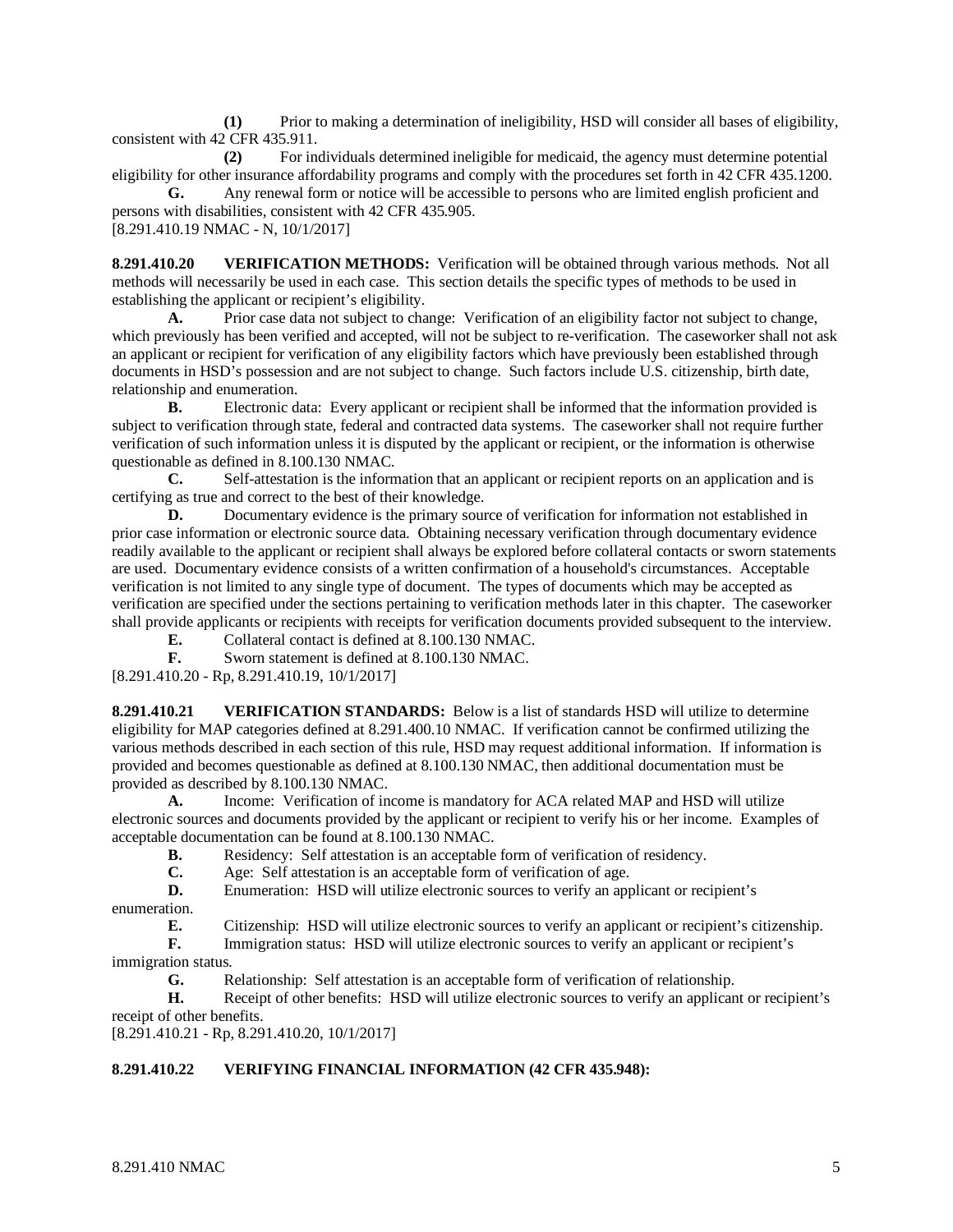**A**. HSD will request the following information relating to financial eligibility from other agencies in the state and other states and federal programs to the extent HSD determines such information is useful to verifying the financial eligibility of an individual.

**(1)** Information related to wages, net earnings from self-employment, unearned income and resources from the state wage information collection agency (SWICA), the internal revenue service (IRS), the social security administration (SSA), the agencies administering the state unemployment compensation laws, the stateadministered supplementary payment programs under section 1616(a) of the Act, and any state program administered under a plan approved under Titles I, X, XIV, or XVI of the Act; and

**(2)** Information related to eligibility or enrollment from the supplemental nutrition assistance program (SNAP), the state program funded under Part A of Title IV of the Act, and other insurance affordability programs.

**B.** To the extent that the information identified in Subsection A of 8.291.410.22 NMAC is available through the electronic service established in accordance with 8.291.410.23 NMAC HSD will obtain the information through such service.<br> **C.** HSI

HSD will request the information by SSN, or if an SSN is not available, using other personally identifying information in the individual's account, if possible. [8.291.410.22 NMAC - N, 10/1/2017]

## **8.291.410.23 VERIFICATION OF INFORMATION THROUGH AN ELECTRONIC SERVICE (42 CFR**

**435.949(a) and (b)):** The federal government will establish an electronic service through which HSD may verify certain information with, or obtain such information from, federal agencies and other data sources, including SSA, the department of treasury, and the department of homeland security. To the extent that information related to eligibility for medicaid is available through the electronic service, HSD must obtain the information through such service.

[8.291.410.23 NMAC - N, 10/1/2017]

## **8.291.410.24 USE OF INFORMATION AND REQUESTS OF ADDITIONAL INFORMATION FROM INDIVIDUALS (42 CFR 435.952):**

**A**. HSD will promptly evaluate information received or obtained by it in accordance with regulations per 42 CFR 435.940 through 435.960 to determine whether such information may affect the eligibility of an individual or the benefits to which he or she is entitled.

**B**. If information provided by or on behalf of an individual (on the application or renewal form or otherwise) is reasonably compatible with information obtained by HSD in accordance with 42. CFR 435.948, 435.949 or 435.956 HSD will determine or renew eligibility based on such information.

**C.** An individual must not be required to provide additional information or documentation unless information needed by the agency HSD in accordance with 42 CFR 435.948, 435.949 or 435.956 cannot be obtained electronically or the information obtained electronically is not reasonably compatible, as provided in the verification plan described in 8.291.410.24 NMAC with information provided by or on behalf of the individual.

**(1)** Income information obtained through an electronic data match shall be considered reasonably compatible with income information provided by or on behalf of an individual if both are either above or at or below the applicable income standard or other relevant income threshold.

**(2)** If information provided by or on behalf of an individual is not reasonably compatible with information obtained through an electronic data match, HSD must seek additional information from the individual including:

**(a)** A statement which reasonably explains the discrepancy; or **(b)** Other information (which may include documentation), pro

**(b)** Other information (which may include documentation), provided that

documentation from the individual is permitted only to the extent electronic data are not available and establishing a data match would not be effective, considering such factors as the administrative costs associated with establishing and using the data match compared with the administrative costs associated with relying on paper documentation, and the impact on program integrity in terms of the potential for ineligible individuals to be approved as well as for eligible individuals to be denied coverage.

**(c)** HSD must provide the individual a reasonable period, defined as 10 calendar days, to furnish any additional information required under Subsection C of 8.291.410.24 NMAC.

**(3)** Exception for special circumstances. HSD must establish an exception to permit, on a case-by-case basis, self-attestation of individuals for all eligibility criteria when documentation does not exist at the time of application or renewal, or is not reasonably available, such as in the case of individuals who are homeless or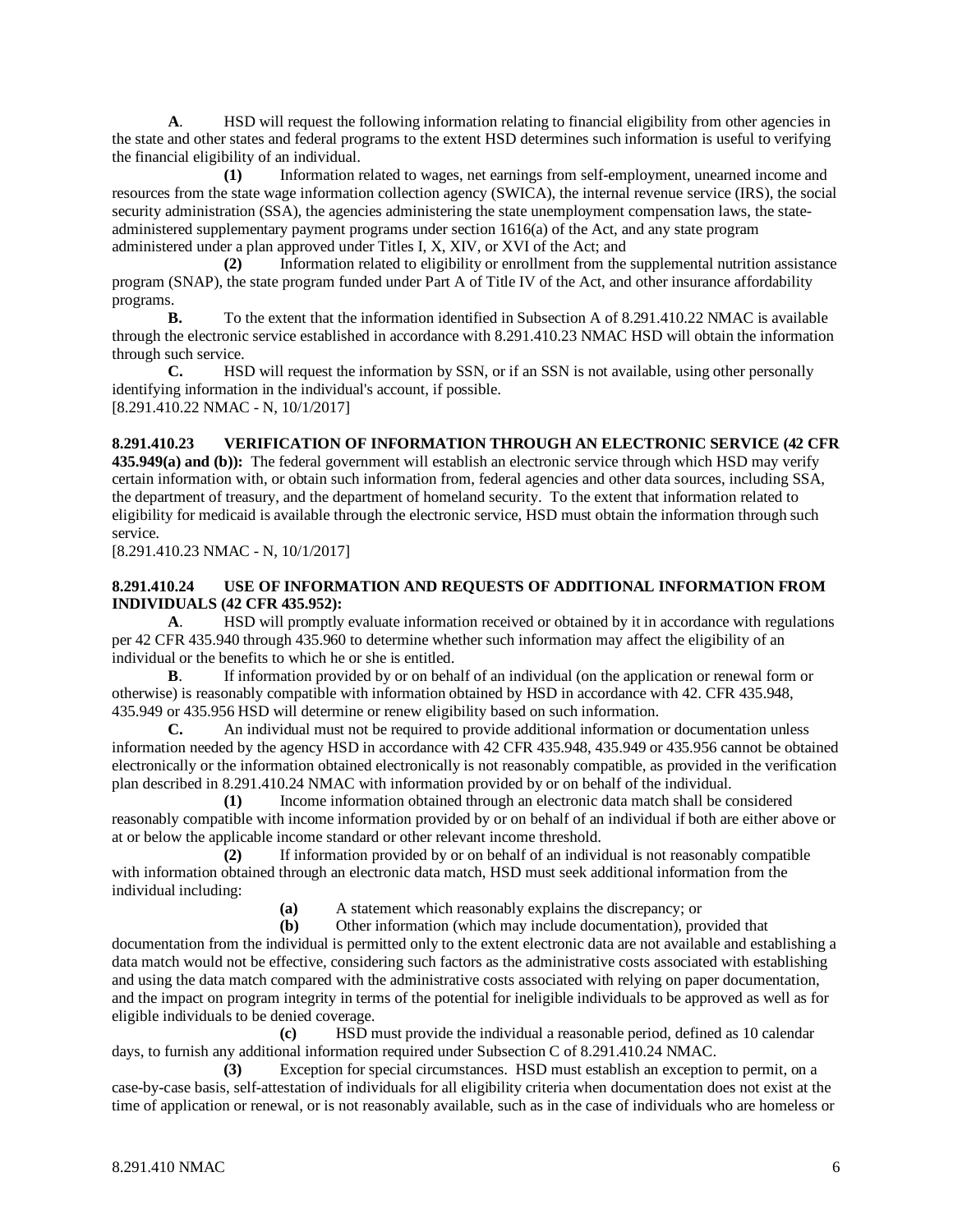have experienced domestic violence or a natural disaster. This exception does not apply if documentation is specifically required under title XI or XIX, such as requirements for verifying citizenship and immigration status.

**D.** HSD may not deny or terminate eligibility or reduce benefits for any individual on the basis of information received in accordance with regulations under 42 CFR 435.940 through 435.960 of this subpart unless HSD has sought additional information from the individual in accordance with Subsection C of 8.291.410.24 NMAC and provided proper notice and hearing rights to the individual. [8.291.410.24 NMAC - N, 10/1/2017]

**8.291.410.25 VERIFICATION PLAN:** HSD has a verification plan describing the verification policies and procedures to implement the provisions set forth in 42 CFR 435.940 through 435.956 and 8.100.130 and 8.291.410 NMAC. The state verification plan is posted on the HSD website.

[8.291.410.25 NMAC - N, 10/1/2017]

**8.291.410.26 TIMEFRAME FOR DISPOSITION:** An applicant or recipient is given a timeframe to provide necessary verification in order for ISD to process an application within the timeframe set forth in this section. This requirement pertains to requests for verification for initial applications as well as for verification for ongoing eligibility. ISD shall make an eligibility decision within three working days of the receipt of all necessary verification.

**A.** The application disposition deadline for MAP is 45 days from the date of application.

(1) Day one: the date of application is the first day.<br>
(2) No later than day 44, or by the preceding work d

**(2)** No later than day 44, or by the preceding work day if day 44 falls on a weekend or

holiday:

**(a)** if verification provided establishes eligibility or ineligibility; or

**(b)** if the day following day 44 is not a work day, then decision must be made earlier than day 44 to allow for mailing on or before the deadline.

**(3)** No later than day 45 by the next work day if day 45 falls on a weekend or holiday, if needed verification is not provided until day 42 - 44.

**(4)** Day 45 by the next work day if day 45 falls on a weekend or holiday, if needed verification is provided on day 45, or is not provided.

**(5)** After day 45:

**(a)** When an applicant or recipient requests one or more 10-calendar day extensions of time to provide needed verification. An applicant or recipient is entitled to receive up to three 10- calendar day extensions of time upon request.

**(b)** The eligibility decision must be made as soon as possible and within three working days of receipt of all necessary verification.

**B.** Tracking the application processing time limit: The application processing time limit begins on the day the signed application is received in the ISD county office.

**C.** Delayed determination: If an eligibility determination is not made within the required application processing time limit, the applicant or recipient shall be notified in writing of the reason for the delay and that the applicant or recipient has the right to request a HSD administrative hearing regarding ISD's failure to act within the time limit.<br> $\mathbf{D}$ .

**D.** Extensions of time: Up to three 10-calendar day extensions for providing verification shall be granted at the applicant or recipient's request. The extension begins at the end of the application processing time period or at the end of the previous extension.

**E.** Lack of verification: If verification needed to determine eligibility is not provided and no extension of time is requested, the application will be denied on the 45th day after the application date or by the next work day if 45th day falls on weekend or holiday.

**F.** Per 42 CFR 435.912(c)(3) the determination of eligibility for any medicaid applicant may not exceed:

- **(1)** ninety days for applicants who apply for medicaid on the basis of disability; and
- **(2)** forty-five days for all other medicaid applicants.

**G**. Per 42 CFR 435.912(g) HSD may not use the time standards cited at Subsection F of 8.291.410.26 NMAC:

**(1)** as a waiting period before determining eligibility; or

**(2)** as a reason for denying eligibility (because it has not determined eligibility within the

time standards.